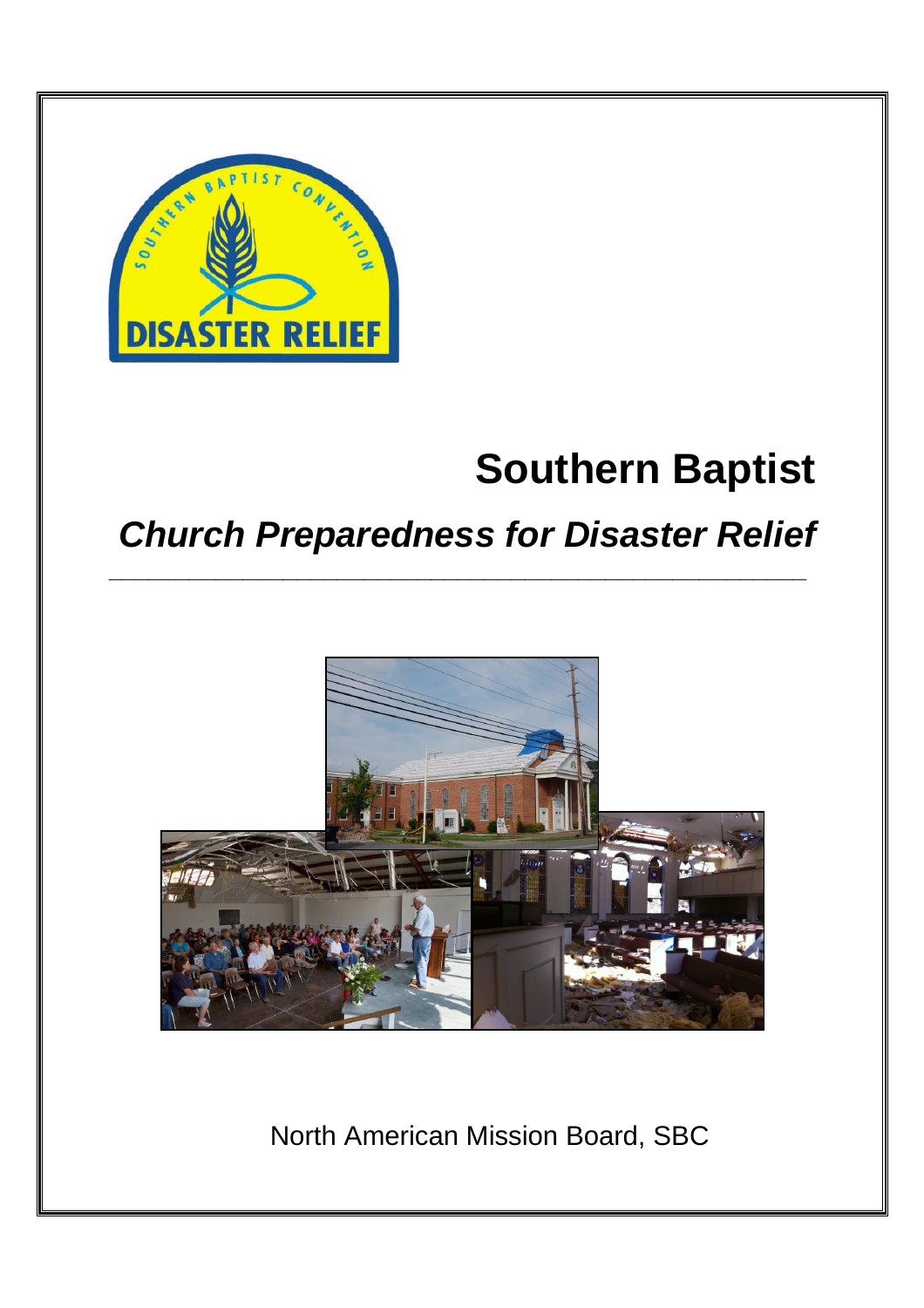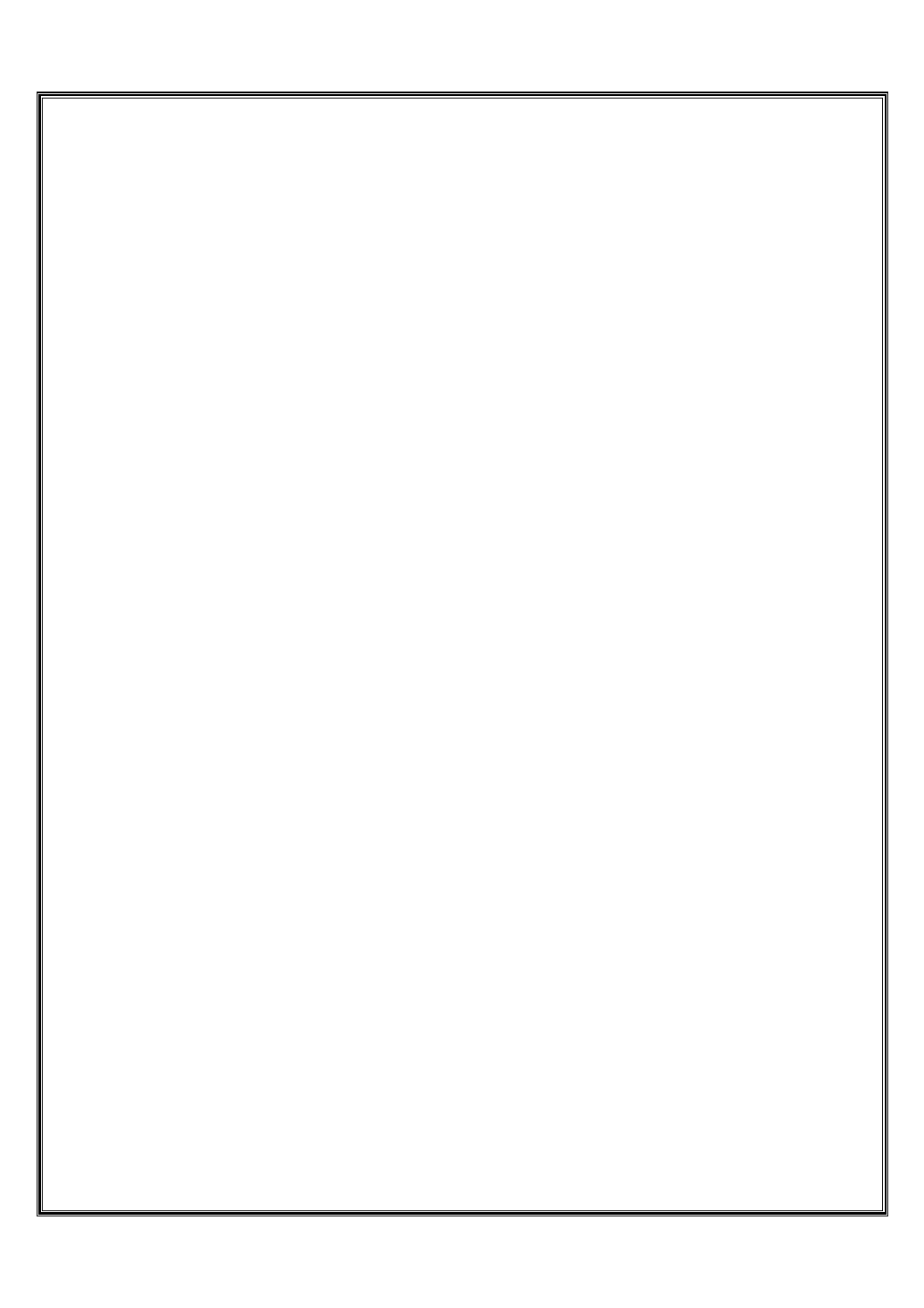## **Table of Contents**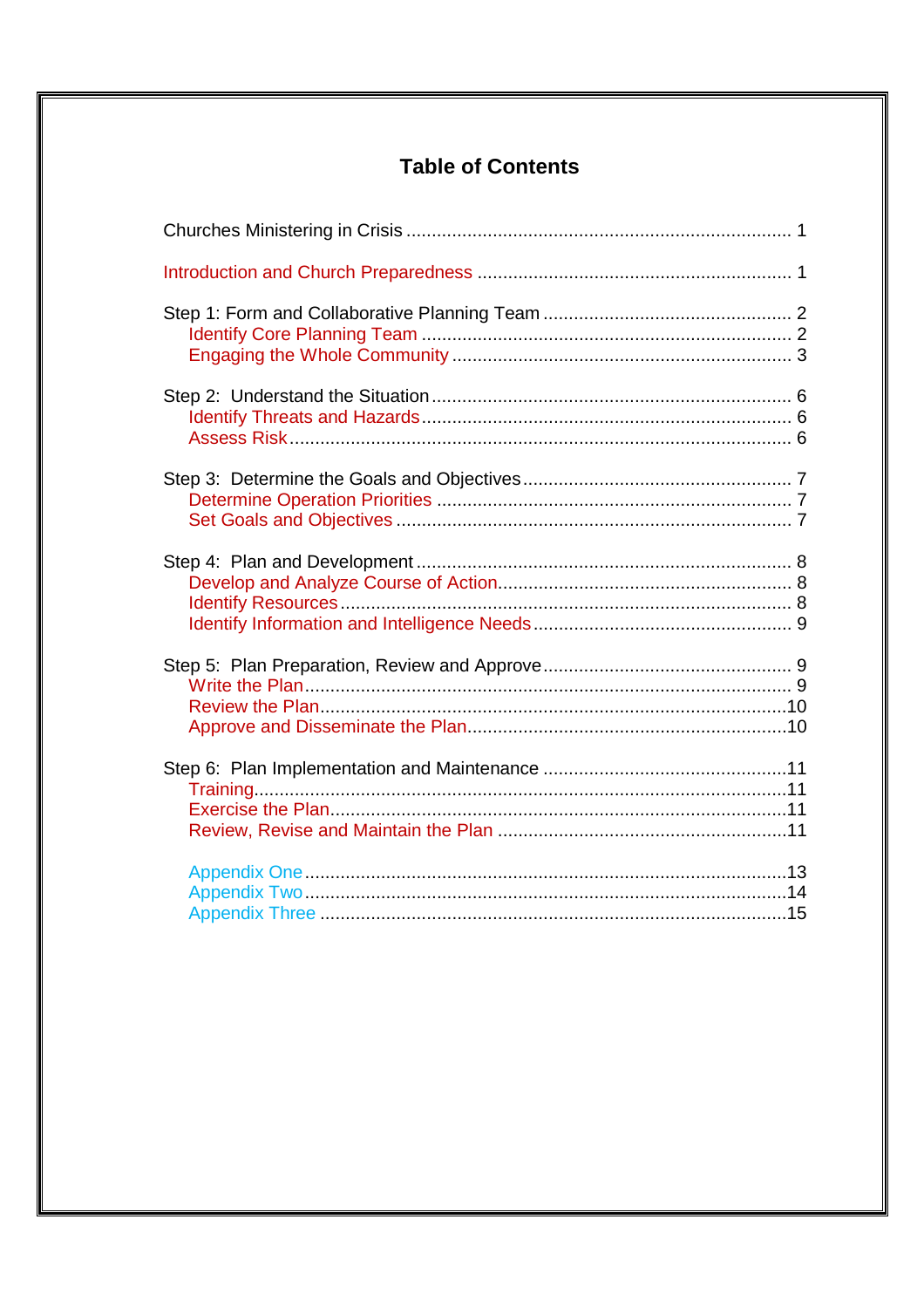## **Churches Ministering In Crisis**

Goal:

- To assist churches to prepare for disaster by developing strategies for preparedness
- To create plans for response activity within the church and community
- To assist churches in developing training to prepare and respond to disaster

#### **Introduction**

#### **A disaster is defined as anything that causes human suffering or creates human needs that the disaster survivors cannot alleviate themselves.**

A church must plan how it will respond to disasters, large and small, within the church and in the community. Plans need to be well developed and discussed by the church leaders and shared with the members. Families and individuals within the congregation need to participate in training to understand their role. A community action plan also needs to be developed for the churches response within the greater community of partners.

The unprepared church will miss valuable opportunities to minister if not prepared. By planning before a disaster occurs and coordinating with Southern Baptist Disaster Relief, local government agencies, The Salvation Army, and local American Red Cross chapter, a church can be prepared to minister fully in a time of crisis.

Part of the local church's disaster relief plan should consider the needs of individuals and families who have experienced disasters in their lives. These plans might include ministries such as a food pantry, clothes closet, and/or financial assistance. Preparedness is an essential part of the plan and can be achieved through training for families within the local church and community.

A church must first be prepared to face its own disaster.

#### **Church Preparedness**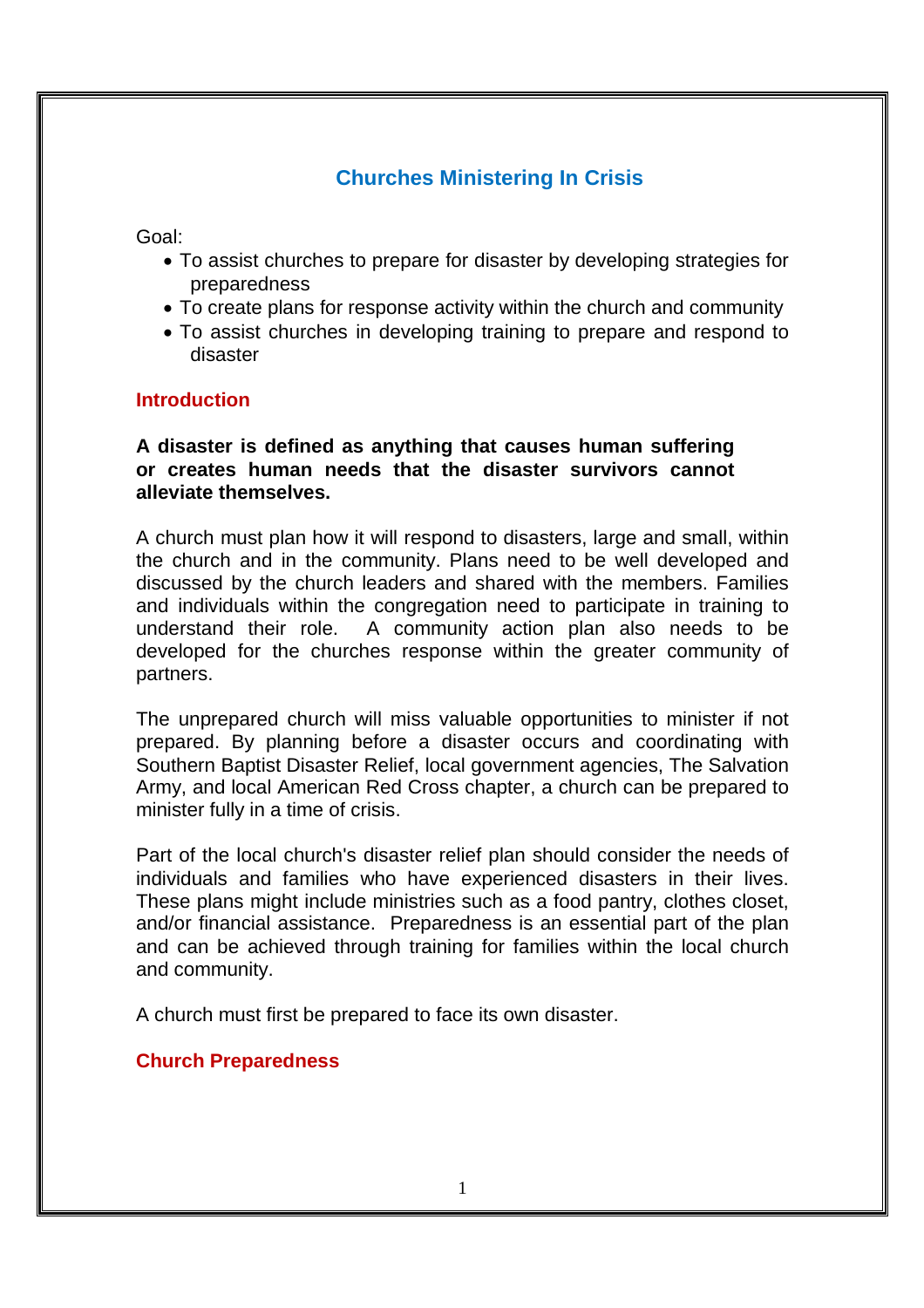The National Incident Management System (NIMS) defines preparedness as "a continuous cycle of planning, organizing, training, equipping, exercising, evaluating, and taking corrective action in an effort to ensure effective coordination during incident response." This 'preparedness cycle' is one element of a broader National Preparedness System to prevent, respond to, recover from, and mitigate against natural disasters, acts of terrorism, and other man-made disasters.



Most businesses and organizations fail to prepare for any type of disaster. Close to 60% of businesses and organizations are unprepared for any disaster. 15 to 40% of businesses and organizations fail following a natural or man-made disaster. Preparedness makes good business sense. However, preparedness cannot be done alone. It requires a lot of different sectors in the church and community helping and working together to create a plan. The planning process should be flexible and allow the church to adapt depending on varying characteristics and situations.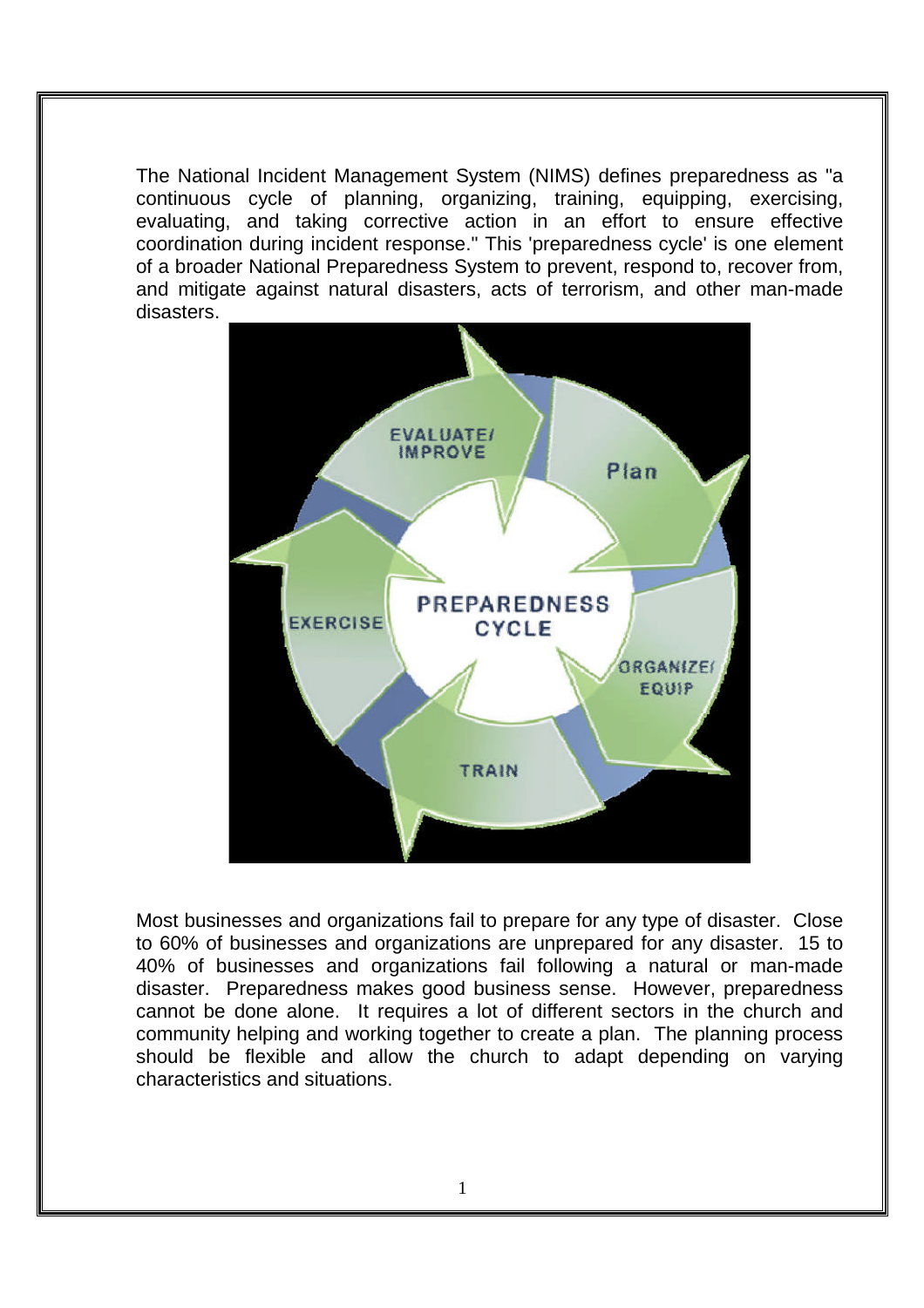A new tool which can be used to help a church determine their preparedness level is the Ready Rating program. American Red Cross has prepared the online tool to allow businesses, schools and organizations determine their readiness level. The 120 point assessment is broken up into 84 questions and will give a final score. The assessment can be found at www.readyrating.org.

Once an assessment has been completed, the planning process can begin. The planning process should be flexible and allow for churches to adapt to a variety of characteristics and situations. While not ideal, if time is a constraint, steps can be minimized or skipped in order to accelerate the process. Small churches can follow just the steps that are appropriate to their size, known risks, and available planning resources. The graph below depicts steps in the planning process.



#### **Step 1: Form a Collaborative Planning Team**

Experience and lessons learned indicate that operational planning is best performed by a team. Using a team or group approach helps organizations define the role they will play during an operation. A church always benefits from the active participation of all stakeholders.

#### **Identify Core Planning Team**

A church disaster relief planning team should be elected by the church membership, headed by a church disaster relief team leader who will give general direction to mitigation, preparation, organization, and training. Other recommended members are the men's ministry director, the Woman's Missionary Union director, the missions committee chairman, the pastor, and other staff.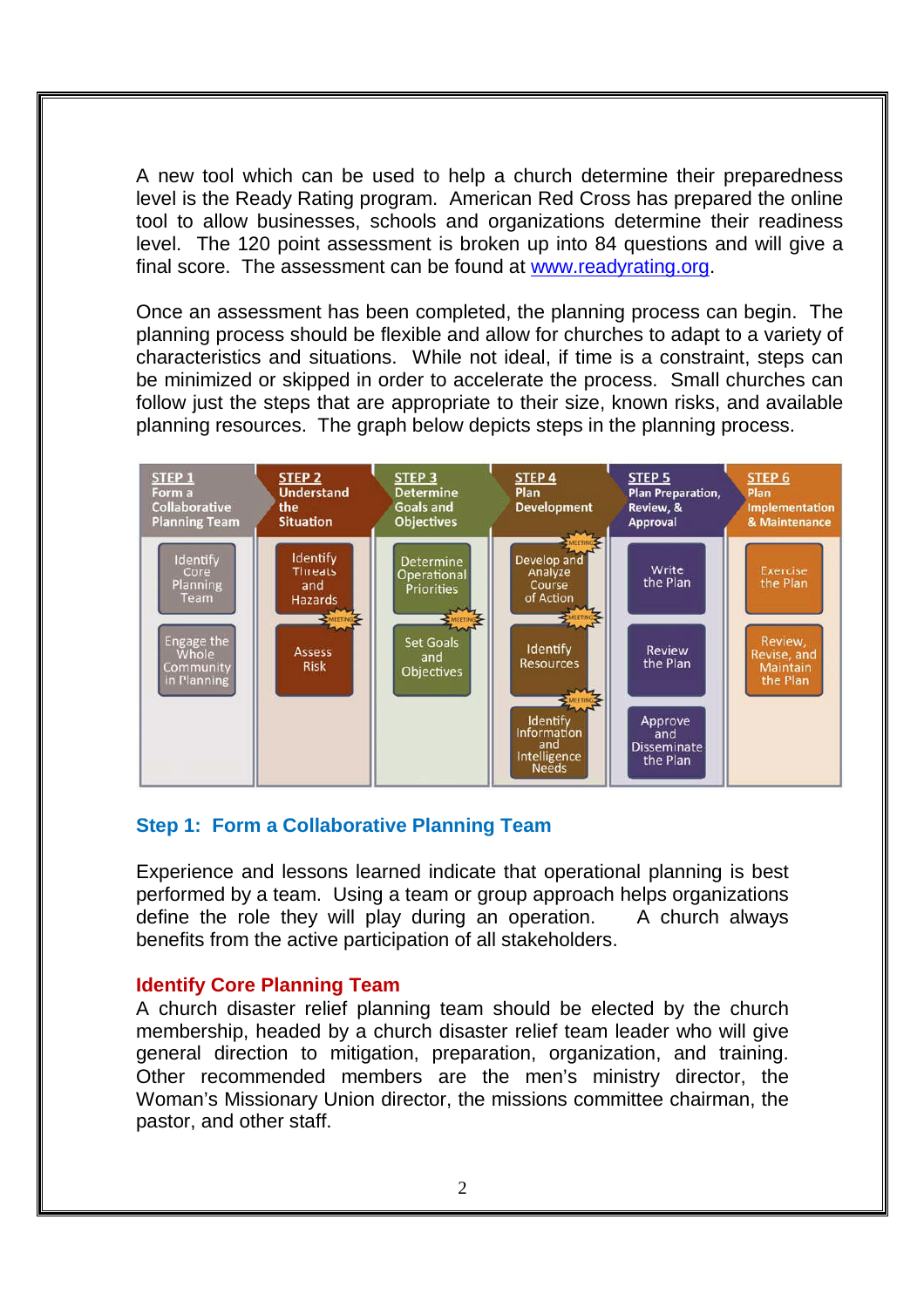Initially, the team should be small, consisting of a few members and staff. They will form the core for all planning efforts. As the plan matures, the core team will expand to include others partners. Additional input may come from the following:

- Emergency management
- Law enforcement
- Fire services
- EMS
- Public Health
- Hospitals
- Public works
- Utility operators
- Education
- Agriculture
- Animal control
- Social services
- Childcare, child welfare, juvenile justice facilities
- National Guard
- Private sector
- Civic, social, faith-based, educational, professional, and advocacy organizations

Regardless of the core planning team structure, the involvement of partner agencies and departments is critical. They are able to speak with authority on policy, provide subject matter expertise, and provide accountability as it relates to their agency or department.

#### **Engaging the Whole Community in Planning**

Engaging in community-based planning – planning that is for the whole community and involves the whole community- is crucial to the success of any plan. Determining how to effectively engage the community in this planning process is one of the biggest challenges faced by churches. It is important to remember that community leaders have a keen understanding about their community's needs and capabilities and are a valuable stakeholder that can support the planning process in many ways.

Communities may or may not be geographically constrained. The geographic community includes a number of communities of interest. The communities of interest are not necessarily confined to the borders of a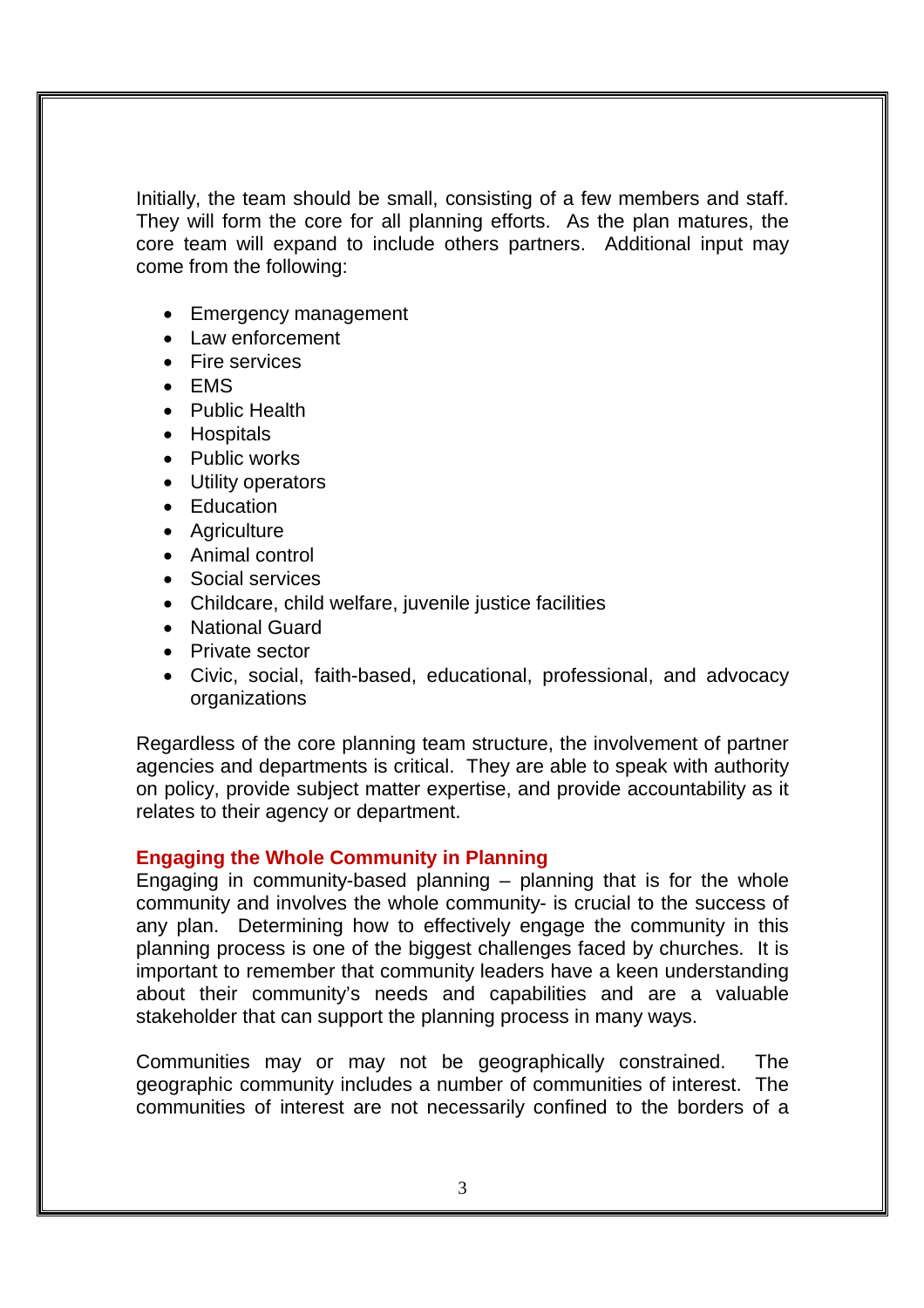jurisdiction and may center on physical, social, cultural, or philosophical structures. Examples include:

- Civic, social, faith-based, educational, professional, and advocacy organizations
- Immigrant and limited English proficiency constituencies
- Voluntary organizations
- Private service providers
- Critical infrastructure operators
- Local and regional corporations

The private sector is a critical component in community engagement. Not only are they often the primary providers of critical series to the public, the also possess knowledge and resources to supplement and enhance preparedness, response and recovery efforts. Often, private sector and governments missions overlap- early coordination ensures effective sharing of information and resources and facilitates the establishment of common goals and objectives.

Disasters begin and end locally. After the response is over, it is the local community that lives with the decisions made during the incident. Therefore, communities should have a say in how a disaster response occurs. They should also shoulder responsibility for building their community's resilience and enhancing its recovery before, during, and after a disaster.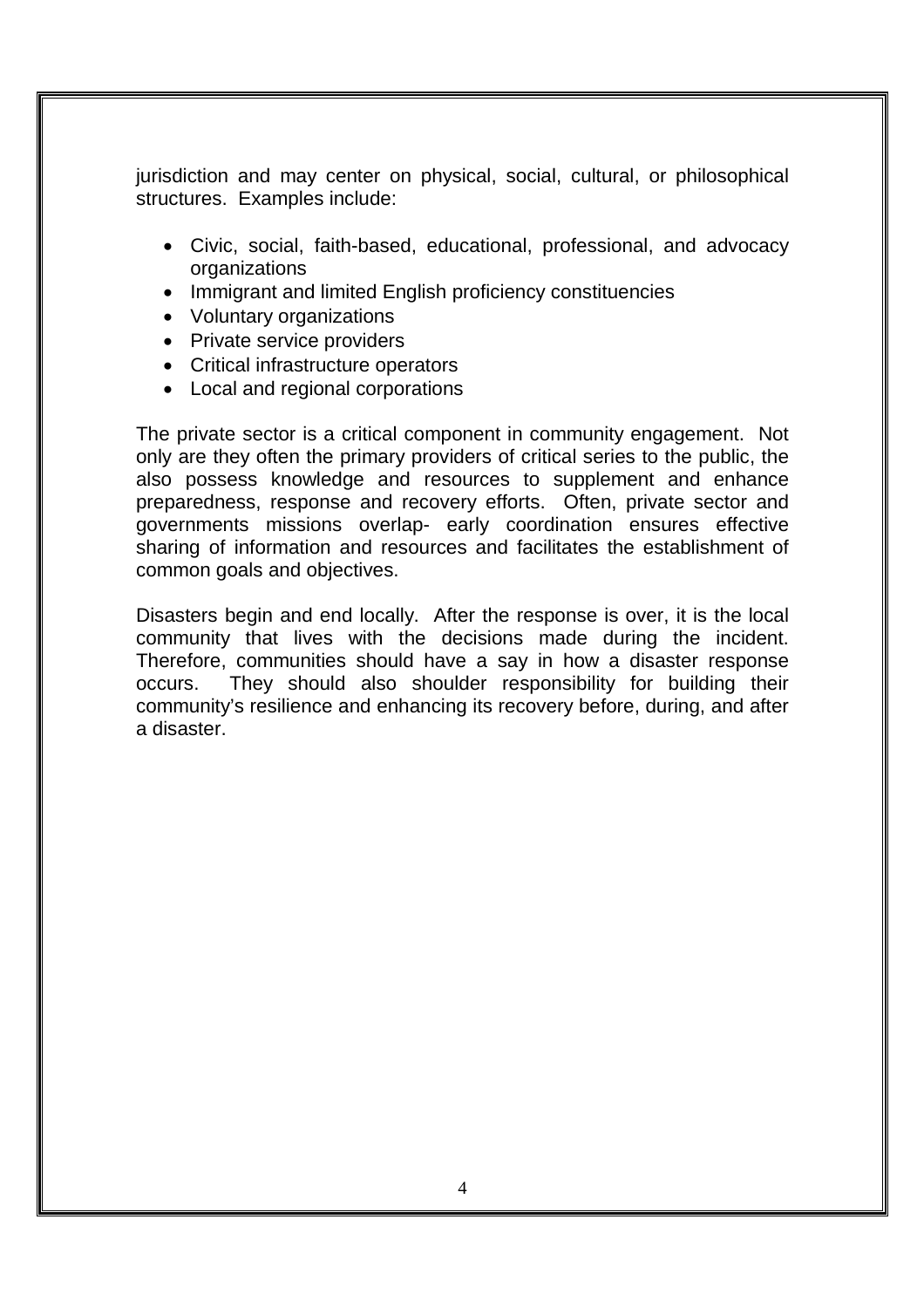#### The foundation for community-based planning is knowing the community.



Finally, it is critical to include civic leaders, members of the public, and representatives of community-based organizations in the planning process. They may serve as an important resource for validating assumptions about public needs, capabilities, and reactions. Because many planning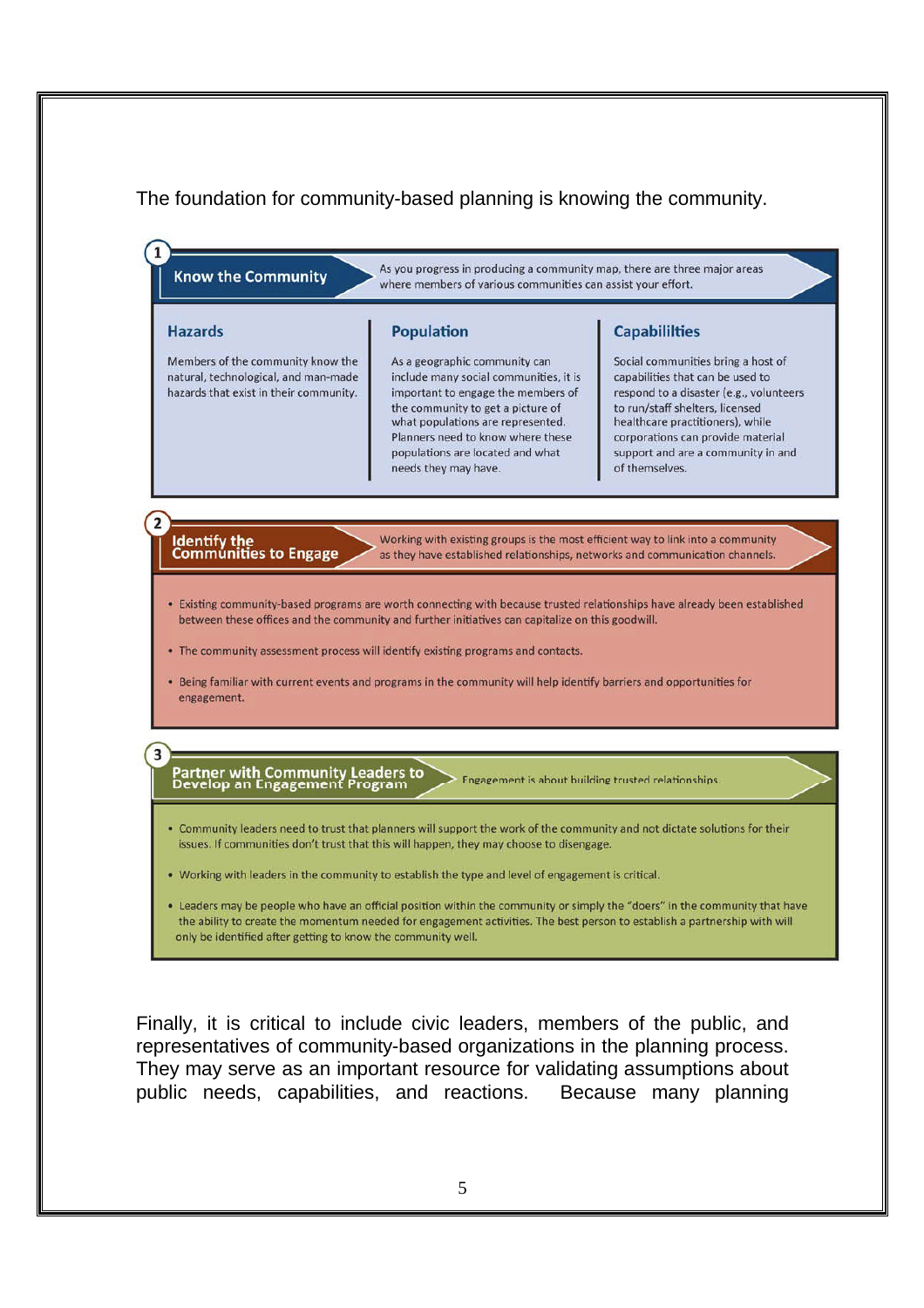assumptions and response activities will directly impact the public at large, involving the whole community during the planning phase is essential. **Step 2: Understand the Situation**

Effective risk management depends on a consistent comparison of the hazards a church faces. This is typically performed through a threat/hazard identification and risk assessment process that collects information about threats and hazards and assigns values to risk for the purposes of determining priorities, developing or comparing courses of action, and informing decision making.

#### **Identify Threats and Hazards**

The planning team should start the problem-solving process by conducting research and analysis on the churches threats and hazards. Considering the potential risks a church may face brings specificity to the planning process.

The first step of research focuses on gathering information about the churches framework, potential risks, resource base, demographics, and geographic characteristics that could affect emergency operations. Understanding past storm history and response activity is necessary and valuable information to collect. Local authorities and partnering agencies will be able to assist with these details.

One resource the church can use to determine available resources is the checklist located in Appendix One. This will allow churches to determine what assets are available or needed. Individual church members should complete the interest and skills survey located in Appendix Two. The next step of the threat identification process is to organize the information collected into a format that is usable by the planning team.

#### **Assess Risk**

The assessment helps a planning team decide what hazards or threats merit special attention, what actions must be planned for and what resources are likely to be needed.

Hazard and threat analysis requires that the planning team knows risks that have occurred or could occur in the community. The process should begin with a list of the risks that concern planners, developed from research conducted earlier in the planning process. A list of concerns might be: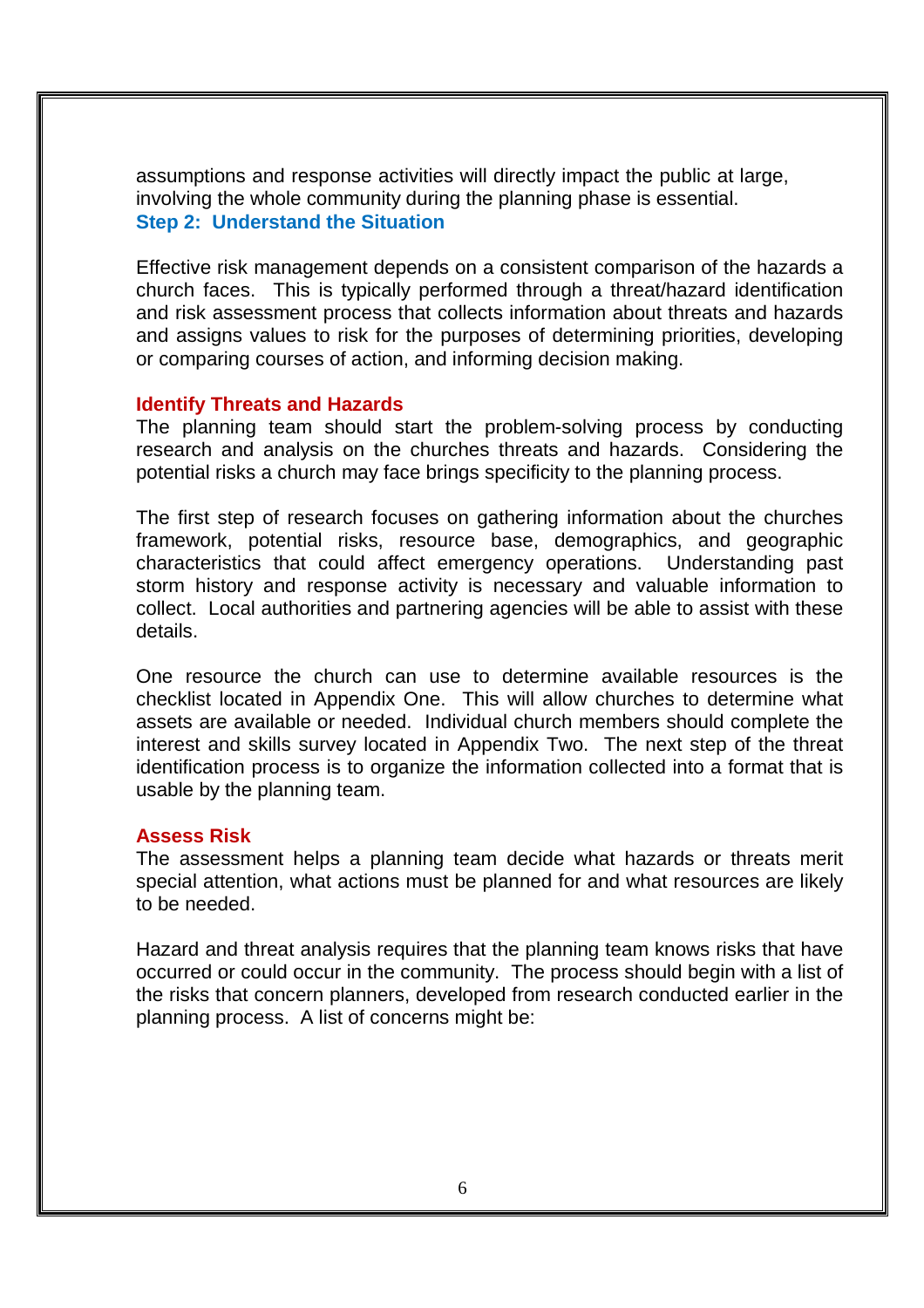| <b>Natural Hazards</b>                                                                                                                                                                      | <b>Technological Hazards</b>                                                                                                                                      | <b>Human-Caused Hazards</b>                                                                      |
|---------------------------------------------------------------------------------------------------------------------------------------------------------------------------------------------|-------------------------------------------------------------------------------------------------------------------------------------------------------------------|--------------------------------------------------------------------------------------------------|
| Avalanche<br>Disease outbreak<br><b>Drought</b><br>Earthquake<br>Epidemic<br>Flood<br>Humicane<br>Landslide<br>Tomado<br>Tsunami<br>Volcanic eruption<br>٠<br>Wildfire<br>٠<br>Winter storm | Airplane crash<br>٠<br>Dam/levee failure<br><b>HAZMAT</b> release<br>Power failure<br>Radiological release<br>٠<br><b>Train derailment</b><br>Urban conflagration | Civil disturbance<br><b>Cyber events</b><br><b>Terrorist acts</b><br>Sabotage<br>School violence |

The outcomes of the analysis process help planners determine goals and objectives (Step 3) and select the supporting planning concept they will use when developing the plan (Step4).

#### **Step 3: Determine Goals and Objectives**

#### **Determine Operational Priorities**

Operational priorities specify what the responding church is to accomplish to achieve a desired end-state for the operation. The pastor may communicate desired end-states for the operations addressed in the plans. By using information from the risk profile developed as part of the analysis process, the planning team engages the pastor to establish how the threat would evolve in the church and what defines a successful outcome for responders, disaster survivors and the community.

The planning team should start with a possible threat and imagine the incident's development from prevention and protections efforts, through initial warning to its impact on the church and its generation of specific consequences, (e.g., collapsed buildings, loss of critical services or infrastructure, death, injury, displacement). These scenarios should be realistic and created on the basis of the churches risk data. During this process of building an incident scenario, the planning team identifies the requirements that determine actions and resources.

Once the requirements are identified, the planning team restates them as priorities and affirms those priorities with the pastor.

#### **Set Goals and Objectives**

Goals and objectives must be carefully crafted to ensure they support accomplishing the plan mission and operational priorities. They must also clearly indicate the desired result or end-state they are designed to yield. This approach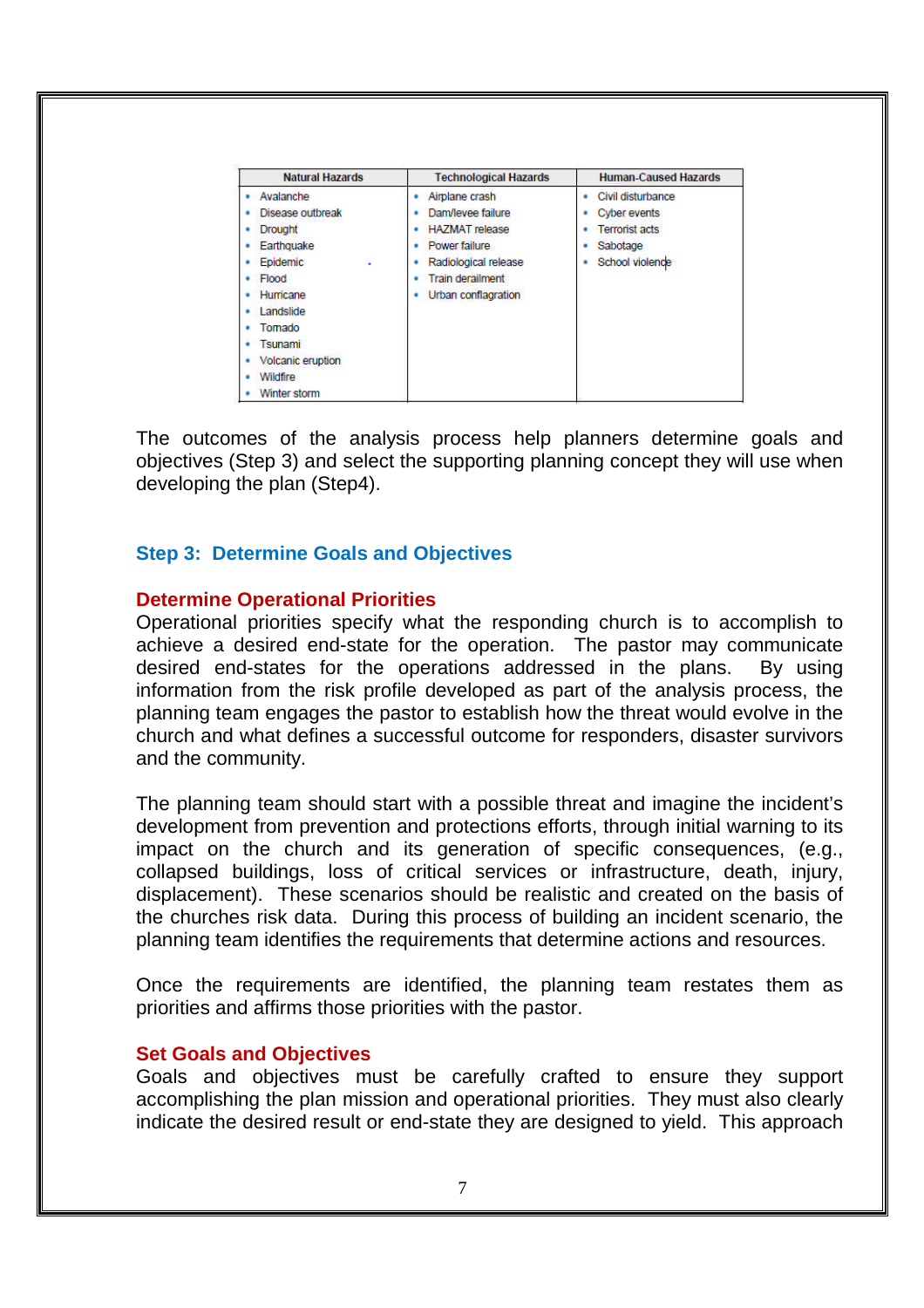enables unity of effort and consistency of purpose among the multiple groups and activities involved in executing the plan. As goals and objectives are set, planners may identify more requirements that will feed into the development of courses of action as well as the capability estimate.

#### **Step 4: Plan Development**

#### **Develop and Analyze Courses of Action**

This step is a process of generating, comparing, and selecting possible solutions for achieving the goals and objectives identified in Step 3. The planning team should consider the requirements, goals, and objectives to develop several response alternatives. At least two options should always be considered.

This process will help the planning team identify tasks that occur immediately at the incident initiation, tasks that are more mid-incident focused, and tasks that affect long-term operations.

Course of action development follows these steps:

- Establish the timeline
- Depict the scenario
- **.** Identify and depict decision points
- **I** Identify and depict operations tasks
- Select courses of action

#### **Identify Resources**

Once courses of action are selected, the planning team identifies resources needed to accomplish tasks without regard to resource availability. The object is to identify the resources needed to make the operation work. Once the planning team identifies all the requirements, they begin matching available resources to requirements. Whenever possible, the planning team should match resources with other needs so that multiple demands for the same or similar resource can be identified and conflicts resolved. This step provides the planning team an opportunity to identify resource shortfalls. The church should account for unsolvable resource shortfalls so they are not just "assumed away." The capability estimate process is critical to this effort.

A capability estimate is the planning team's assessment of a churches ability to take a course of action. Capability estimates help the planning team decide if pursuing a particular course of action is realistic and supportable. They help planners better project and understand what might take place during an operation. Simply stated, the capability estimate represents the capabilities and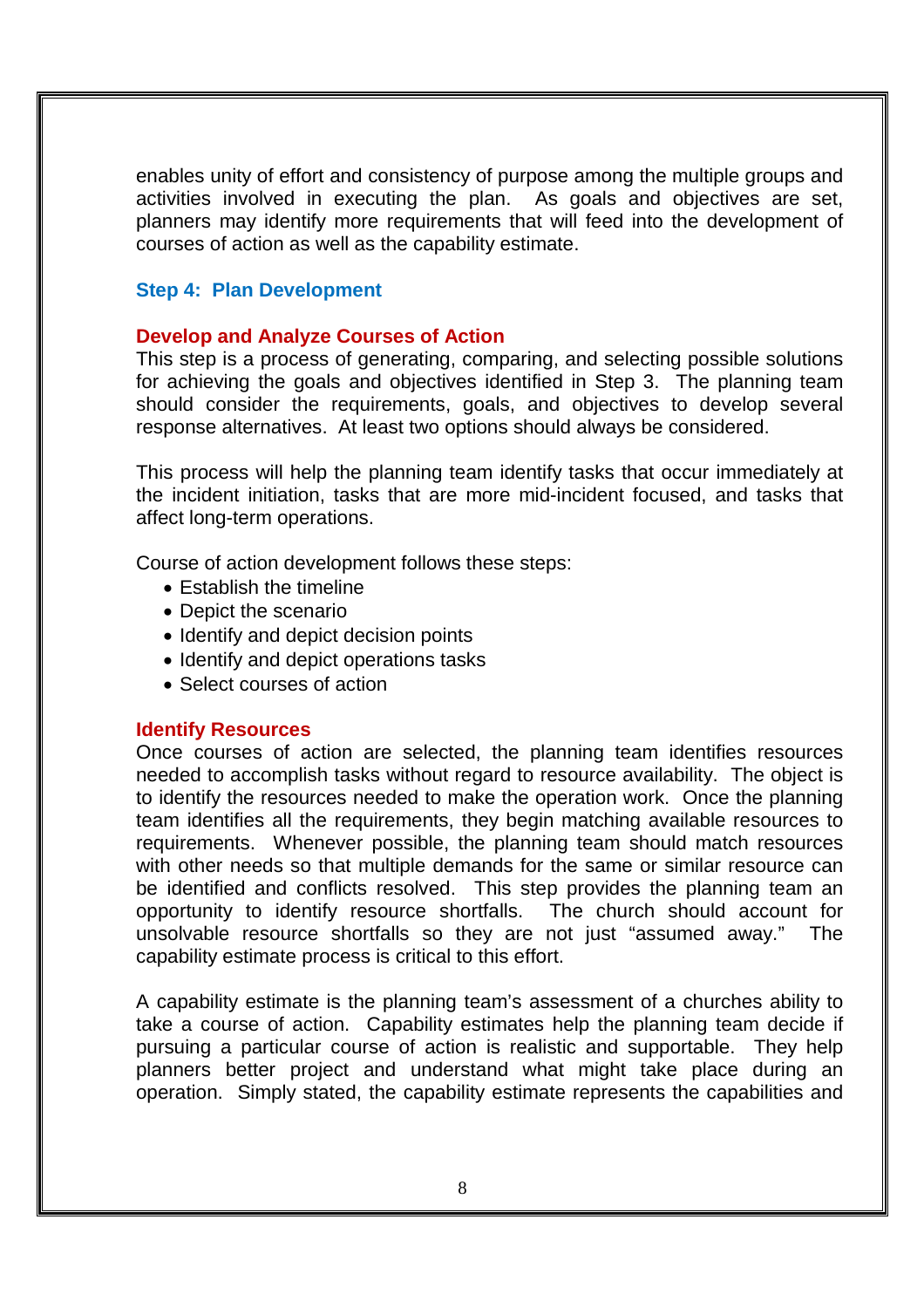resource types needed to complete a set of courses of action. The resulting capability estimate will feed into the resource section of the plan.

The information provided in a capability estimate should be able to answer most questions about a churches ability to support a given course of action. Capability estimates should be prepared for personnel, administration and finance, operations, logistics, communications, equipment and facilities. Each capability estimate compares the courses of action being considered for a particular operation. They make recommendations as to which course of action best supports the operation. They should also identify the criteria used to evaluate each area; and the issues, differences and risks associated with a course of action.

#### **Identify Information and Intelligence Needs**

Another outcome from course of action development is a "list" of the information and intelligence needs for each of the response participants. The planning team should identify the information and intelligence they will need and their deadline(s) for receiving it to drive decisions and trigger critical actions.

When developing courses of action, the process should be periodically "frozen" so the planning team can:

- Identify progress made toward the end-state, including goals and objectives met and new needs or demands
- Identify "single point failures" (i.e., tasks that, if not completed, would cause the operation to fall apart)
- Check for omissions or gaps
- Check for inconsistencies in organizational relationships
- Check for mismatches between the churches plan and plans for other organizations with which they are interacting.

#### **Step 5: Plan Preparation, Review and Approval**

#### **Write the Plan**

This step turns the results of course of action development into an Emergency Operation Plan. The planning team develops a rough draft of the basic plan. The recorded results from Step 4 provide an outline for the rough draft with necessary tables, charts and other graphics being added as needed. The planning team prepares and circulates a final draft to obtain the comments of the church staff and members that have responsibilities for implementing the plan.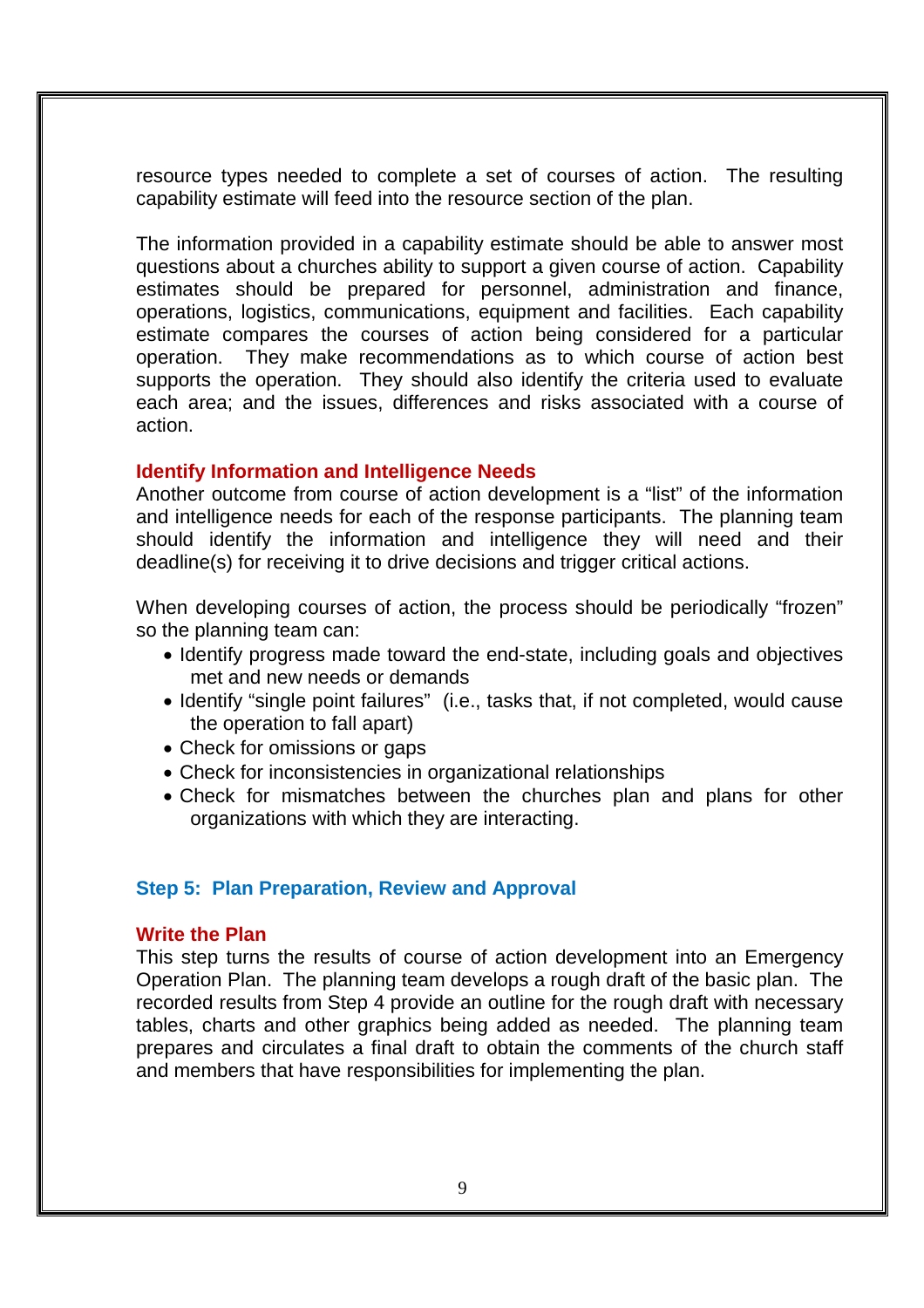Following these simple rules for writing plans and procedures will help ensure that readers and users understand their content:

- Keep the language simple and clear
- Avoid using jargon and minimize the use of acronyms
- Use short sentences and the active voice
- Provide enough detail to convey an easily understood plan that is actionable
- Format the plan and present its contents so that its readers can quickly find solutions and options
- **Ensure accessibility by developing tools and documents so they can be** easily converted to alternate formats

#### **Review the Plan**

Planners should check the written plan for its conformity to applicable regulatory requirements and the standards of Federal or state agencies, as appropriate, and for its usefulness in practice.

Commonly used criteria can help decision makers determine the effectiveness and efficiency of plans. These measures include:

- Adequacy
- Feasibility
- Acceptability
- Completeness
- Compliance

When using these five criteria, planners should ask the following questions:

- Did an action, a process, a decision or the operational timing identified in the plan make the situation worse or better?
- Were new alternate courses of action identified?
- What aspects of the action, process, decision, or operational timing make it something to avoid or remove from the plan?
- What specific changes to plans and procedures, personnel, organizational structures, leadership or management processes, facilities or equipment can improve operational performance?

Additionally, when reviewing the plan, a church does not have to provide all of the resources needed to meet a capability requirement established during the planning effort. However, the plan should explain where the church will obtain the resources to support those required capabilities.

#### **Approve and Disseminate the Plan**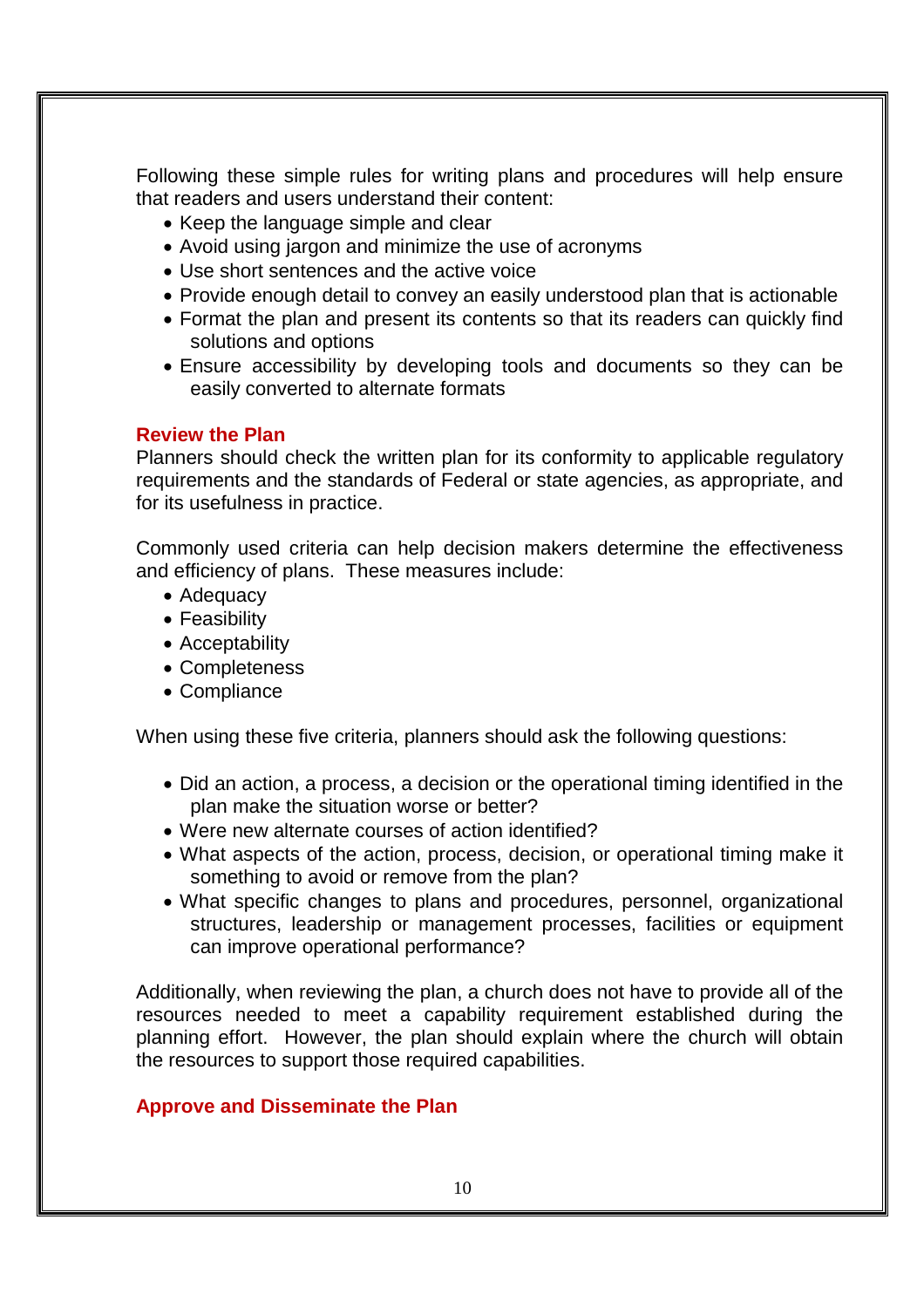Once the plan has been validated, the planning team should present the plan to the appropriate church officials and obtain approval for the plan. It is also important to establish the authority required for changes and modifications to the plan. Once approved, the planning team should arrange to distribute the plan.

#### **Step 6: Plan Implementation and Maintenance**

#### **Training**

After developing a plan, it must be shared and training should take place for all personnel involved so they have the knowledge, skills, and abilities needed to perform the tasks identified in the plan.

#### **Exercise the Plan**

Evaluating the effectiveness of plans involves a combination of training events, exercises and real-world incidents to determine whether the goals, objectives, decisions, actions and timing outlined in the plan led to a successful response. The church needs to be aware of lessons and practices from other communities.

A remedial action process can help a planning team identify, illuminate, and correct problems with the churches Emergency Operation Plan. This process captures information from exercises, post-disaster critiques, self-assessments, audits, or lessons-learned processes that may indicate that deficiencies exist. Members of the planning team should reconvene to discuss the problem and to consider and assign responsibility for generating remedies. Remedial actions may also involve providing refresher training for a church's personnel.

As appropriate, significant issues and problems identified through a remedial action process and/or the annual review should provide the information needed to allow the planning team to make the necessary revisions to the plan.

#### **Review, Revise, and Maintain the Plan**

This step closes the loop in the planning process. It focuses on adding the information gained by exercising the plan to the research collected in Step 2 and starting the planning cycle over again. Remember, planning is a continuous process that does not stop when the plan is published. Plans should evolve as lessons are learned, new information and insights are obtained, and priorities are updated.

Planning teams should establish a process for reviewing and revising the plan. Many accomplish their reviews on an annual basis. Teams should also consider reviewing and updating the plan after the following events:

• A major incident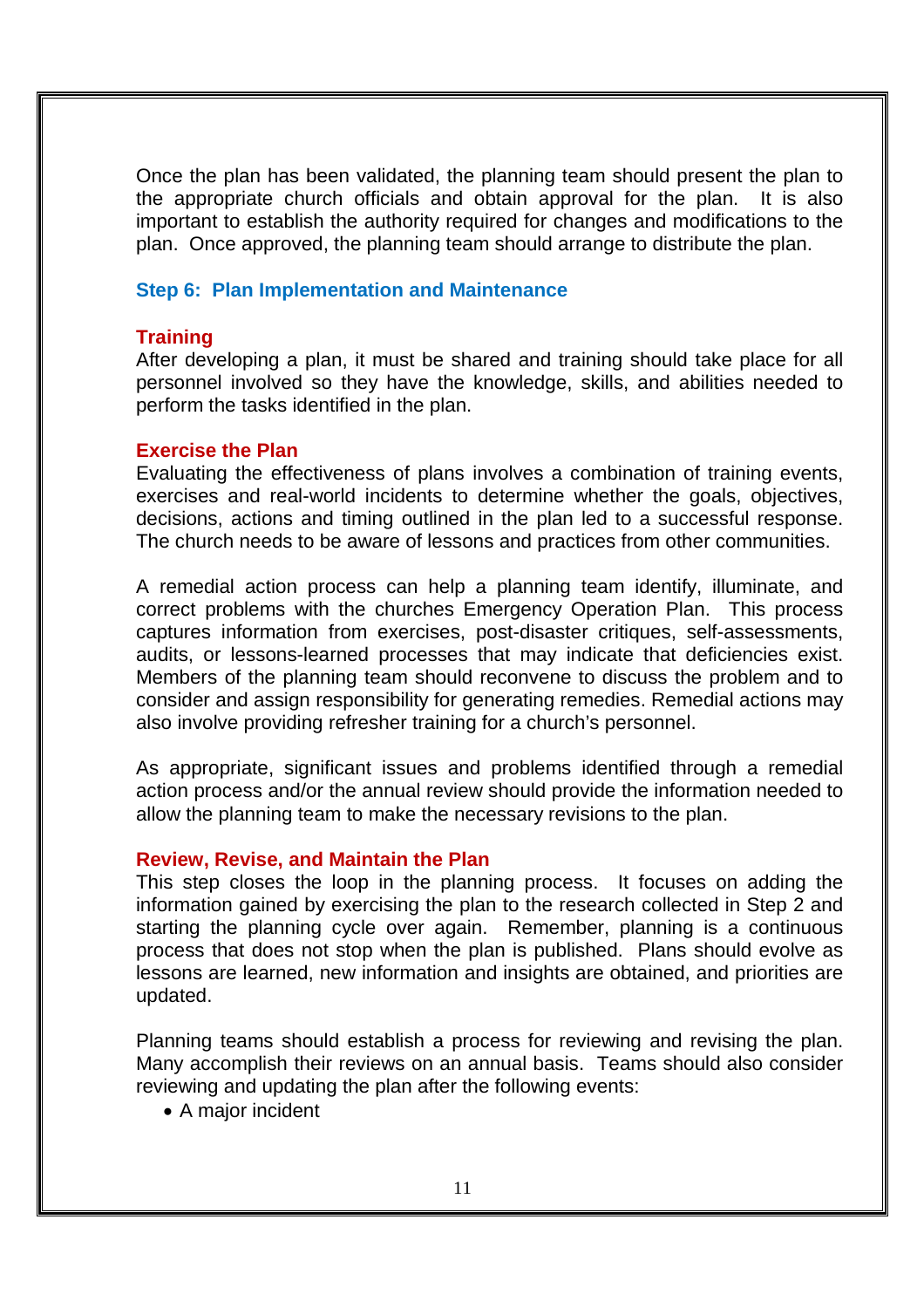- A change in operational resources
- A formal update of standards
- Each activation
- Major exercises
- A change in the churches demographics
- A change in the acceptability of various risks
- The enactment of new or amended laws or ordinances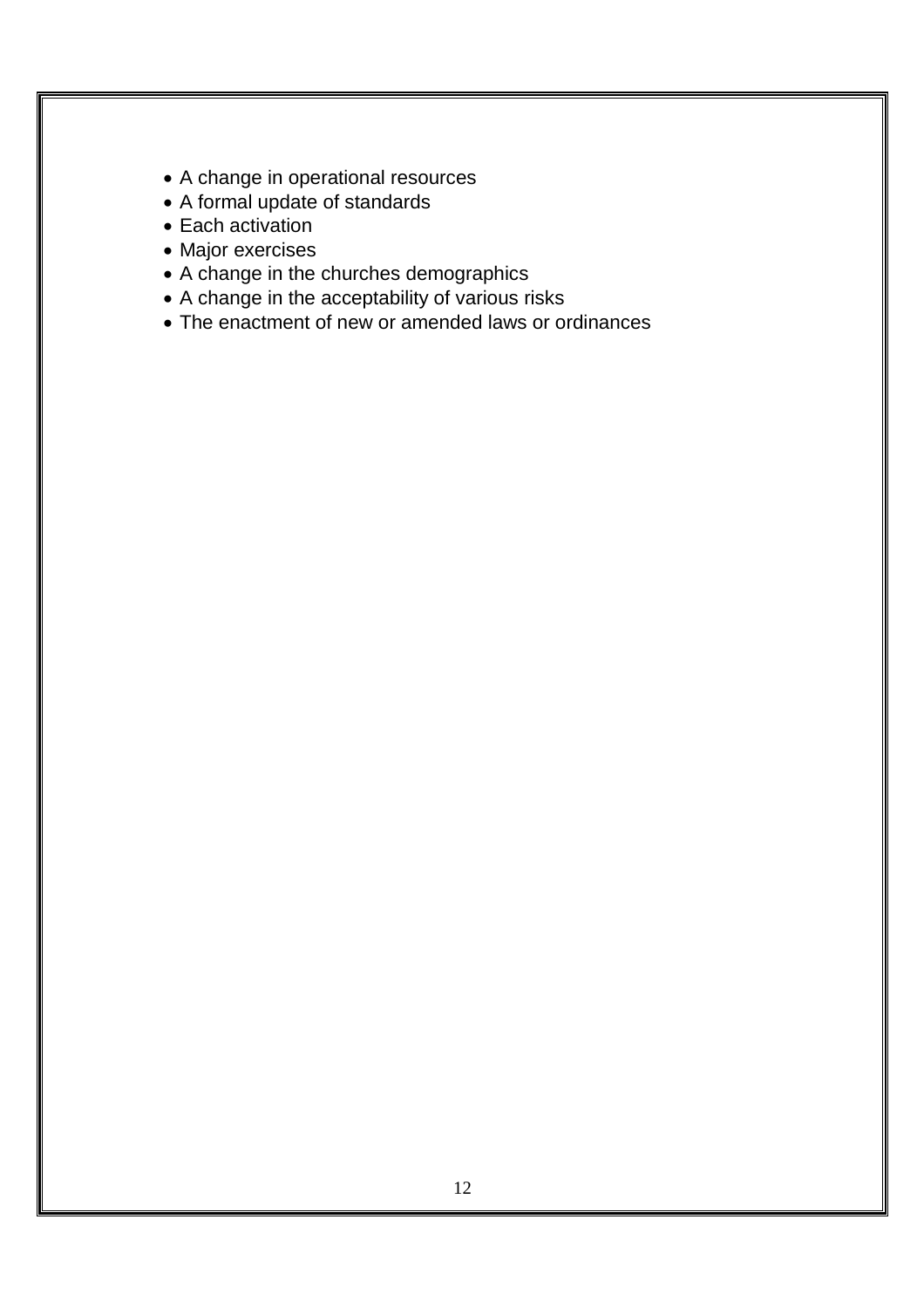#### **Appendix One**

### **Church Potential for Disaster Response**

The following may be used in a disaster response in or near our community.

#### A. **Church Facilities**

- \_\_\_ classrooms
	- \_\_\_ clothes bank
	- dining room
	- dumpster
	- fellowship hall
	- food bank
	- \_\_\_ gymnasium
	- \_\_\_ kitchen<br>\_\_\_ nursery
	- nursery
	- \_\_\_ outside electric hookup
	- \_\_\_ outside swage
	- \_\_\_ outside water hookup
	- \_\_\_ rest rooms
	- \_\_\_ showers
	- \_\_\_ storage building
	- vacant building
	- \_\_\_ other \_\_\_\_\_\_\_\_\_\_\_

#### B. **Equipment**

- air compressor
- \_\_\_ chainsaws, etc.

#### generator

- high volume pump
- oxygen tank
- \_\_\_ portable stoves
- sanitation equipment and \_\_\_\_
- supplies
- \_\_\_ submersible pump
- \_\_\_ other \_\_\_\_\_\_\_\_\_\_\_

#### C. **Vehicles**

- $\frac{4x4}{s}$ \_\_\_ aircraft
- \_\_\_ ATV
- \_\_\_ boats
- \_\_\_ buses
- \_\_\_ campers
- \_\_\_ tractor-trailer
- \_\_\_ trailers
- \_\_\_ trucks
- \_\_\_ van
- \_\_\_\_ other\_\_\_\_\_\_\_\_\_\_\_

#### D. **Tools and Supplies**

- \_\_\_ wheelchair
- \_\_\_ brooms
- \_\_\_ cots
- $\qquad \qquad -$  crutches
- electric cords
- first-aid kit
- \_\_\_ garden hose
- hand tools  $\frac{1}{\sqrt{2}}$  hand the mops power
- 
- \_\_\_ power tools<br>shop vacuur
- shop vacuum
- \_\_\_ shovels
	- \_\_\_ other \_\_\_\_\_\_\_\_\_\_\_\_\_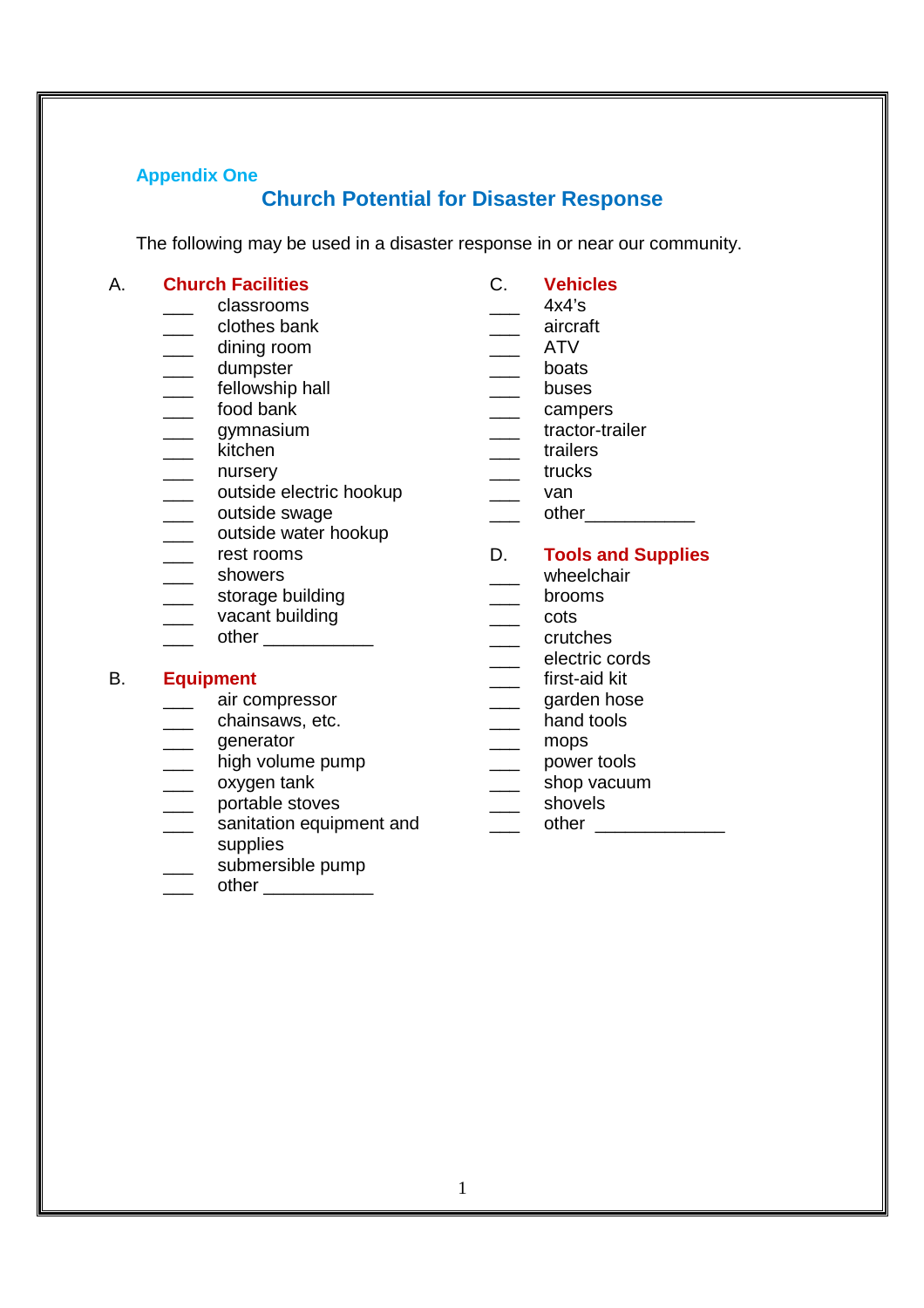## **Appendix Two**

## **Church Member Disaster Relief Interest and Skills Survey**

| Name                  |            |  |
|-----------------------|------------|--|
| <b>Street Address</b> | Home Phone |  |
| City/State/Zip_       | Work Phone |  |
| E-mail                | Cell Phone |  |
| Church                | Phone      |  |
| Address               |            |  |

Would you be interested in assisting with a disaster relief project by our church:

| . In this community | In this county  | In this state |
|---------------------|-----------------|---------------|
| In the USA          | Internationally |               |

\_\_\_\_\_\_\_\_\_\_\_\_\_\_\_\_\_\_\_\_\_\_\_\_\_\_\_\_\_\_\_\_\_\_\_\_\_\_\_\_\_\_\_\_\_\_\_\_\_\_\_\_\_\_\_\_\_\_\_\_\_\_\_\_\_\_\_\_\_

How much lead-time would you need to get ready to participate in a project?

#### **Interest/Experience/Training**

Check the types of disaster ministries that interest you. Place two checks by areas where you are experienced.

- \_\_1. Advisory/advocacy
- \_\_2. Bulk distribution
- \_\_3. Casework
- 4. Chainsaw crew/tree

removal

- \_\_5. Child care
- \_\_6. Cleanup crew
- \_\_7. Communications (Ham Radios)
- 8. Counseling
- \_\_9. Crisis closet
- \_\_10. Damage assessment
- \_\_11. Elder care (or

handicapped)

- \_\_12. Employment assistance
- \_\_13. Evacuation of persons
- \_\_14. Feeding

#### *Check if you have training in the following:*

- \_\_ Involving Southern Baptists in
	- Disaster Relief
- \_\_ State disaster relief manual
- \_\_ Hands-on training with unit
- \_\_ Temporary emergency child care

\_\_ Crisis counseling

#### **Appendix Three**

- \_\_15. Interpreter:
	- Language
- \_\_16. Legal aid
- \_\_17. Literacy
- \_\_18. Medical emergency team
- \_\_19. Mud-outs
- \_\_20. Reconstruction team
- <sup>--</sup>21. Repair (emergency)
- \_\_22. Salvage
- \_\_23. Sanitation
- \_\_24. Security
	- \_\_25. Shelter management or
- care
- \_\_26. Transportation
- \_\_27. Other\_\_\_\_\_\_\_\_\_\_\_\_\_\_\_\_
	- \_\_ American Red Cross
	- \_\_ Introduction to Disaster Services
	- \_\_ Mass Feeding
	- \_\_ Advanced first aid and CPR
	- \_\_ Other
	- \_\_ Other disaster relief training